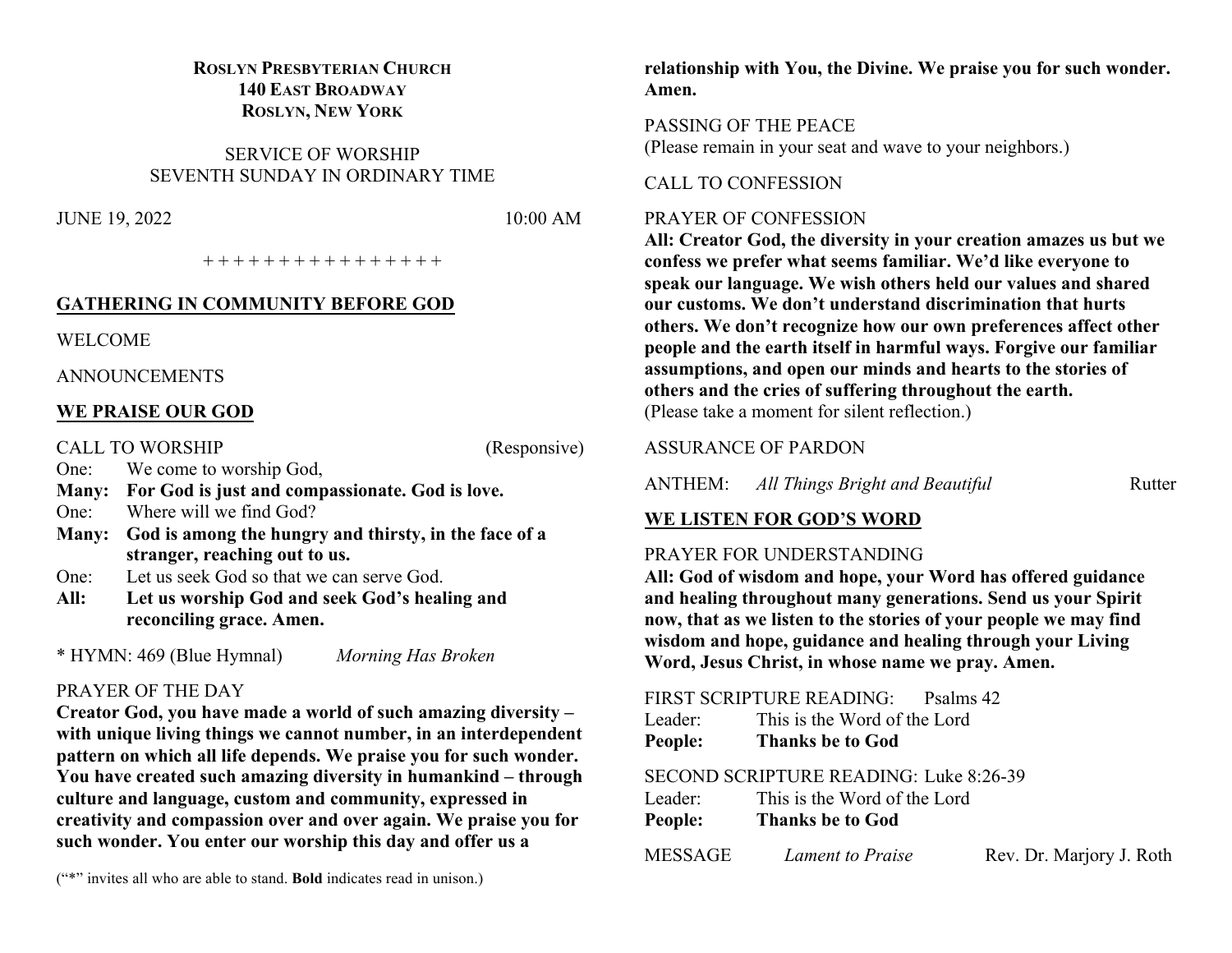## **WE RESPOND IN WORD AND DEED**

# SHARING OF JOYS AND CONCERNS FOR PRAYER

PRAYERS OF THANKSGIVING AND INTERCESSION (Response to *God of the earth and all its peoples*: **Let your light shine!)**

## OUR LORD'S PRAYER

\* HYMN: 394 (Blue Hymnal) *There Is a Balm in Gilead*

CALL TO OFFERTORY (We are not passing the offertory plate; please leave your donation in the offering plate as you leave.)

#### \* PRAYER OF DEDICATION

**Loving God, accept the gifts we offer you, today and every day. Put our time, our talents and our treasure to good use wherever they are needed, for the sake of your glory. Amen.**

#### \* DOXOLOGY

*Praise God, from whom all blessings flow; Praise him, all creatures here below; Praise him above, ye heavenly host; Praise Father, Son, and Holy Ghost. Amen.*

#### CHARGE AND BLESSING

DISMISSAL *Go Now in Peace*

#### POSTLUDE

## **THE WORSHIP IS OVER, LET THE SERVICE BEGIN**

Rev. Dr. Marjory J. Roth Pastor Dr. Natalie Naylor Clerk of Session Robert Gilmore Treasurer

Dr. Gary de Sesa Director, Ministry of Music

Kita de Sesa is our Soprano soloist.

The Flowers today are given by Soraya Gage in loving memory of her father, Shah Zarghami.

Refreshments Host today is Cathy Shimmel.

# **ANNOUNCEMENTS**

#### **Important Dates**

Tues, Jun. 21 3 PM Session Meeting Wed, Jun. 22 10 AM Bible Study In Person at Church

#### **PLEASE PRAY FOR**

Emma Steck Dawn and John de Sesa Eddie Balsamo Rev. Stark Jones The Mastrangelo Family **Emily & Dwight Dyer** Cathy and Jason Nelson Rhonda Liss The Stallone Family Sam Rizzo Merrick Randall **Anita** Catalanello Casey DeSantis Jeff Lovering Melanie Bailey & Martufi Family Edith Van Raalte Richard and Lynn Cardozo Marie Idone

Families of victims in Ukraine and all the Ukrainian refugees

All who are struggling due to the Coronavirus outbreak And those who are on the front lines helping

#### **First Reading**

**Psalms 42 New Revised Standard Version (NRSV)**

As a deer longs for flowing streams, so my soul longs for you, O God.  $2^{\circ}$  My soul thirsts for God, for the living God. When shall I come and behold the face of God?  $3^3$  My tears have been my food day and night, while people say to me continually, "Where is your God?" <sup>4</sup> These things I remember, as I pour out my soul: how I went with the throng and led them in procession to the house of God, with glad shouts and songs of thanksgiving, a multitude keeping festival.<sup>5</sup> Why are you cast down, O my soul, and why are you disquieted within me? Hope in God, for I shall again praise him, my help  $6$  and my God. My soul is cast down within me; therefore I remember you from the land of Jordan and of Hermon, from Mount Mizar.  $\overline{7}$  Deep calls to deep at the thunder of your torrents; all your waves and your billows have gone over me. <sup>8</sup> By day the Lord commands his steadfast love, and at night his song is with me, a prayer to the God of my life. <sup>9</sup> I say to God, my